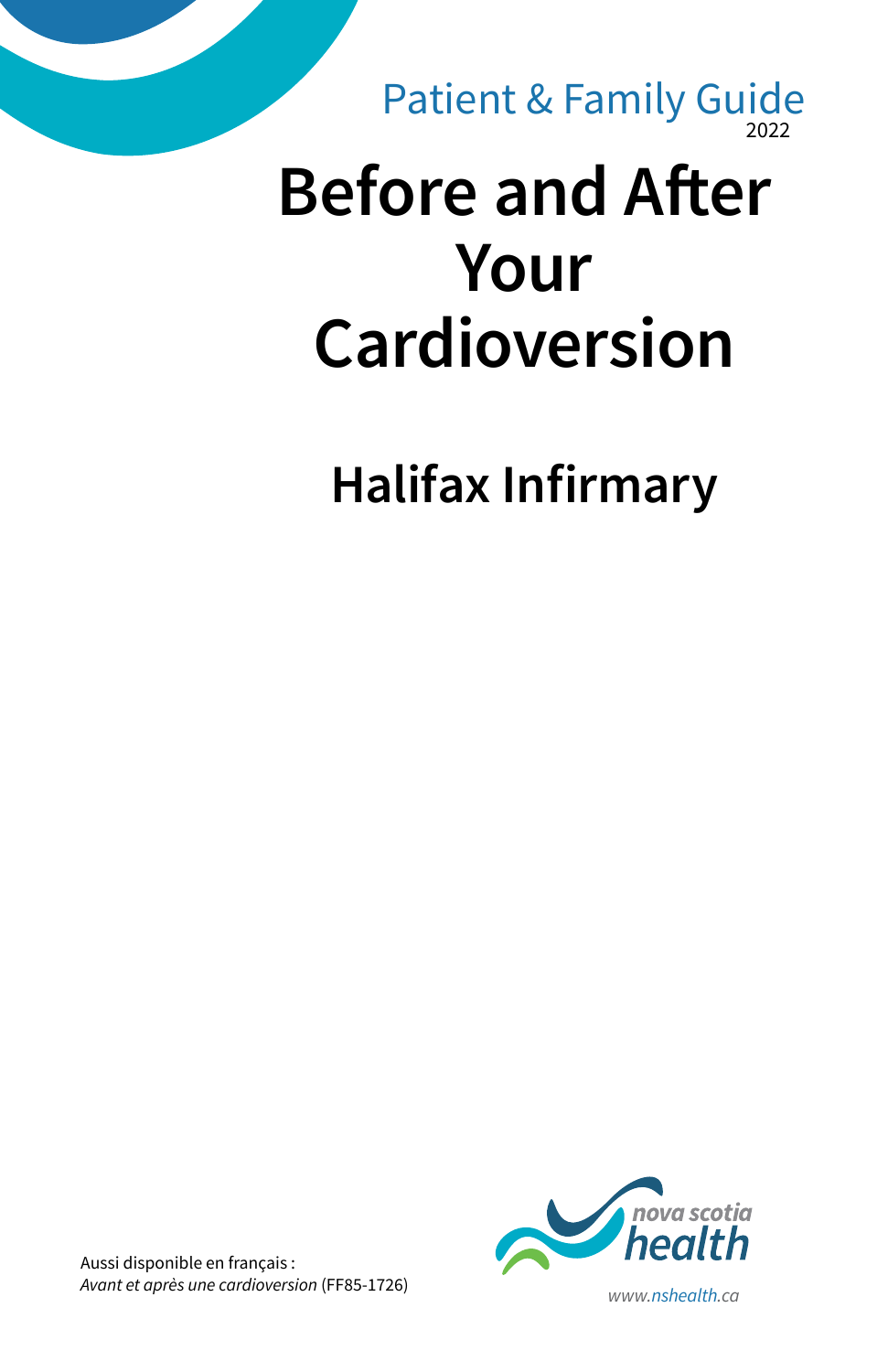## **Before and After Your Cardioversion**

- Your cardiologist (heart doctor) has recommended a cardioversion to treat your heart rhythm problem. This guide will go over your care before and after this procedure.
- You will be booked for a cardioversion as an outpatient. This means you will not stay overnight after your procedure unless needed.
- A cardiology booking clerk will call you to give you the date, time, and place of your cardioversion.

**A responsible adult must come with you to your appointment to take you home after your cardioversion. They must stay with you for 24 hours (1 day) after your procedure.**

**Your cardioversion will be cancelled if you do not have a responsible adult with you.**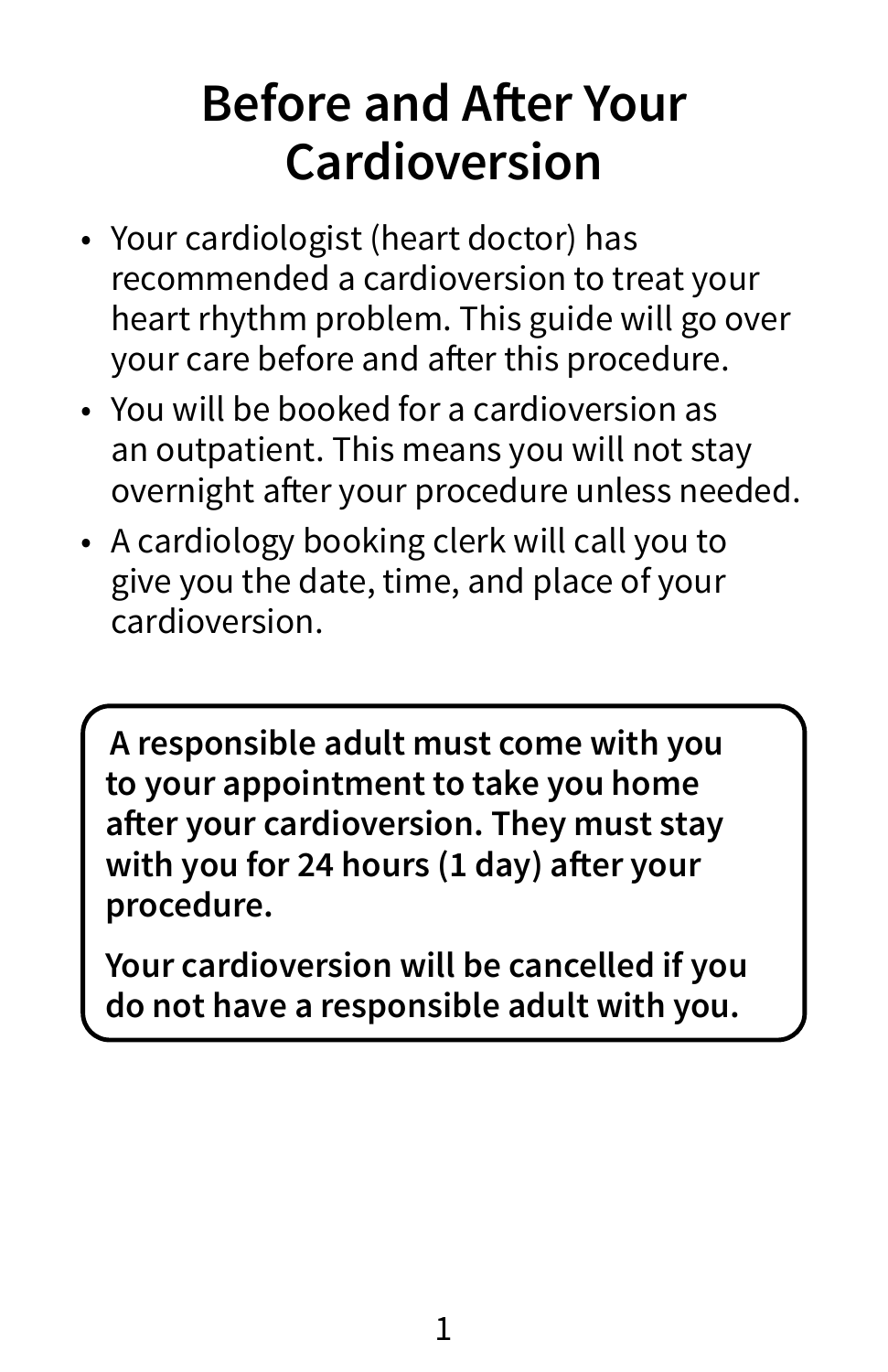#### **How does your heart beat?**

- Your heart has an electrical system that controls how fast or slow it beats.
- A normal heartbeat starts from the top part of your heart (the atria) and spreads to the bottom part of your heart (the ventricles). This action fills the heart with blood. The blood is then sent out to your body.
- When your heart beats too fast or irregularly (not as it should), it may not be able to fill with blood properly. When this happens, you may have some of these symptoms:
	- › Fainting
	- › Light-headedness
	- › Dizziness
	- › Weakness
	- › "Fluttering" feeling in your chest
	- $\rightarrow$  Trouble breathing or shortness of breath

Sometimes, medication can help a fast or irregular heartbeat. When medication does not help, your doctor may suggest a cardioversion to try to fix your heart rhythm problem.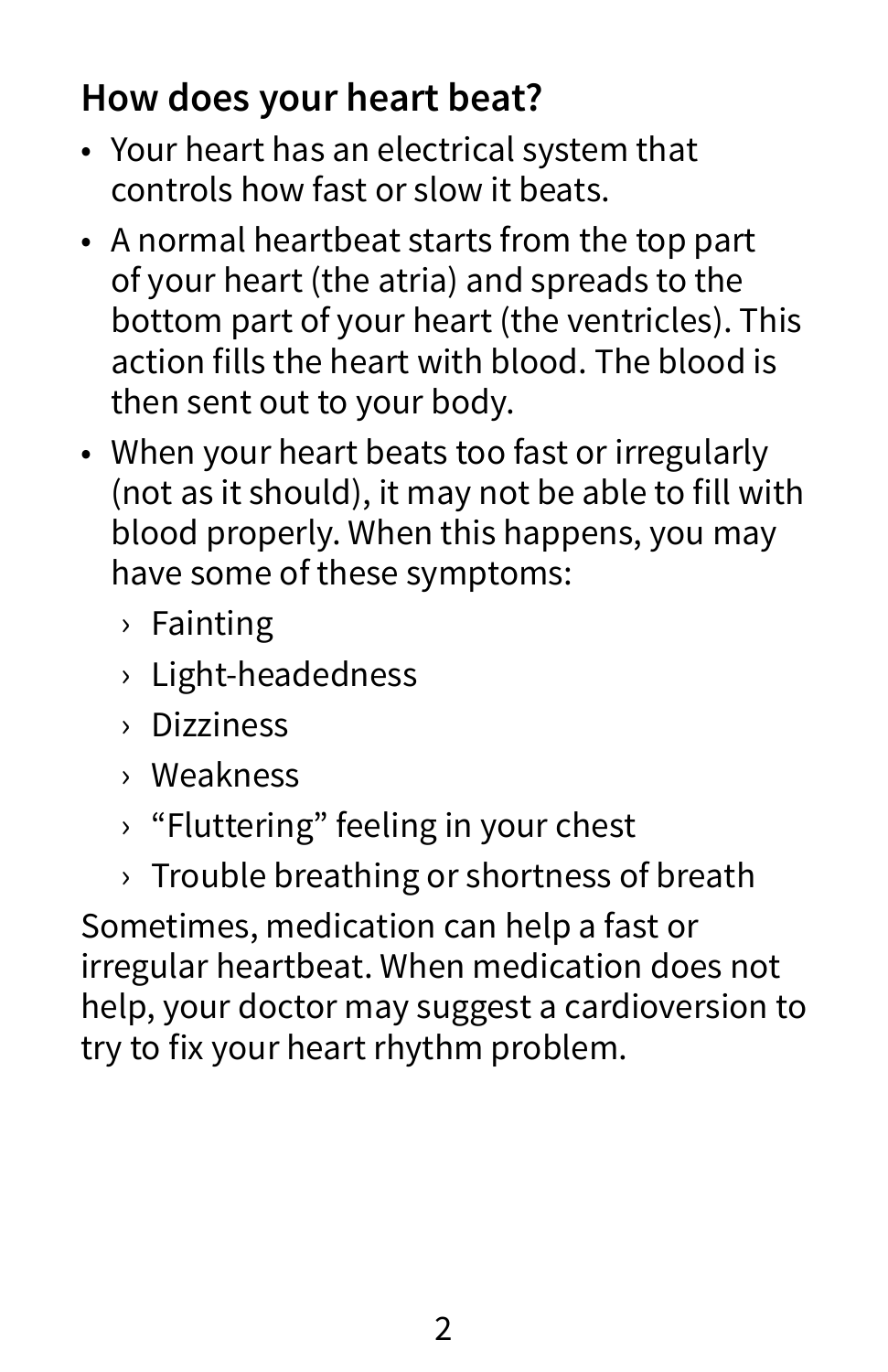#### **What will happen during the procedure?**

- During a cardioversion, your heart will be given an electrical shock. This is to try to help your heart go back to a normal rhythm.
- Sometimes, this procedure does not fix a fast or irregular heartbeat. If it does not fix your heart rhythm problem, your cardiologist will talk with you about other ways to treat this.

### **Getting ready for your cardioversion**

- **Do not eat or drink after midnight on the night before your procedure.**
- **Do not** drink alcohol for 48 hours (2 days) before your procedure.
- **Do not** smoke after your evening meal on the night before or on the morning of your procedure. Smoking can cause more fluid buildup in your lungs, and may cause problems with your breathing during the procedure.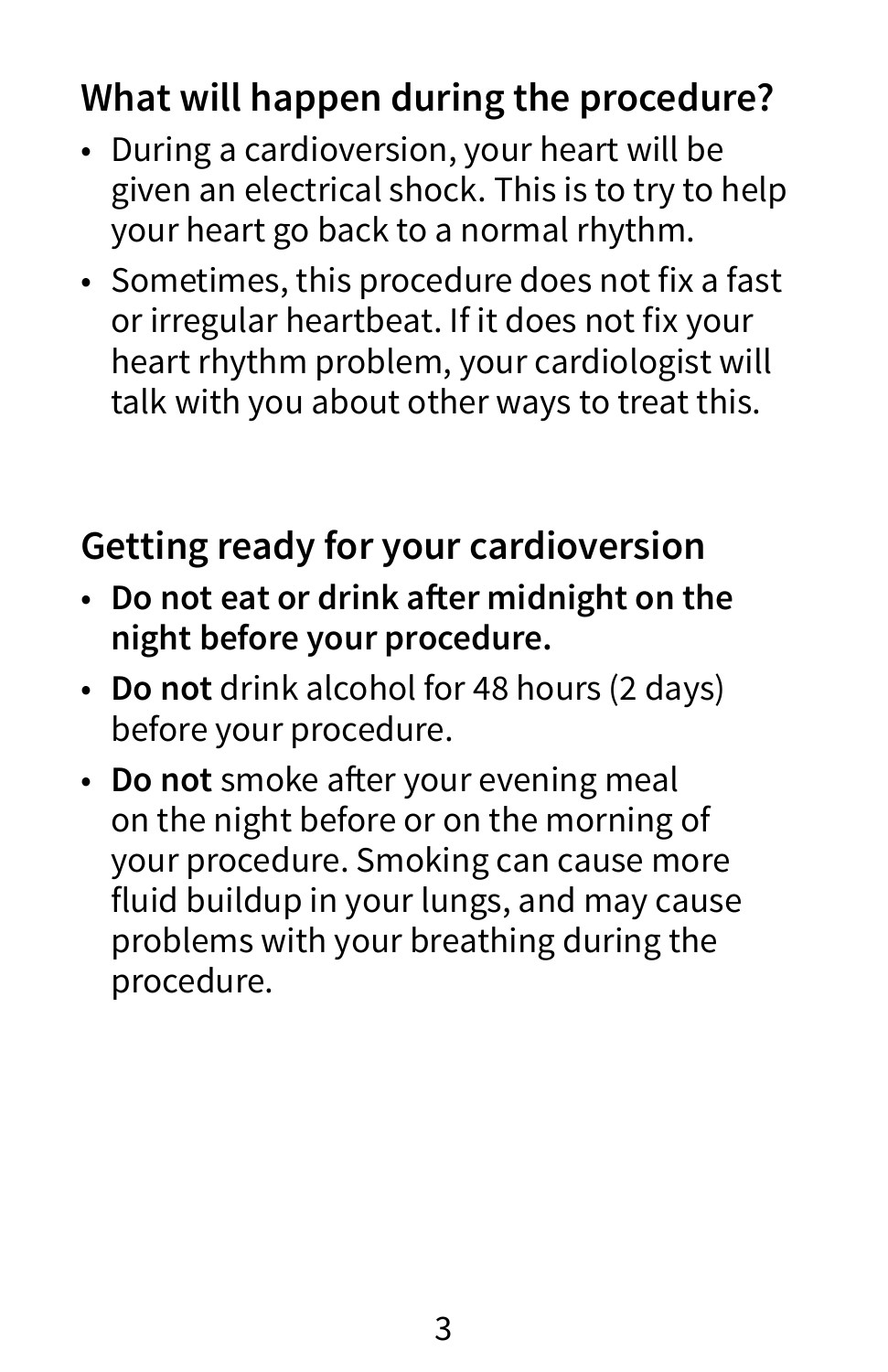### **The day of your cardioversion**

- If you have **Type I diabetes**, take your long-acting insulin as usual. **Do not** take your morning rapid-acting insulin.
- If you have had a history of low or low-normal blood sugars in the mornings, lower your long-acting insulin by 10 to 25% for the dose before your procedure (either the night before or the morning of your procedure).
	- › **Always take your long-acting insulin.**
	- $\rightarrow$  Bring your rapid-acting insulin with you to take with with first meal after your procedure. Check your glucose often before and after your procedure, and use your judgment to decide if you need a correction dose of insulin.
- If you use an **insulin pump**, you can keep using it, if you have safe basal rates.
	- › If you are not allowed to wear your pump during your procedure, ask your diabetes team to make a plan for how to manage your diabetes on the day of your procedure. (This may include injecting long-acting insulin the night before or the morning of your procedure.)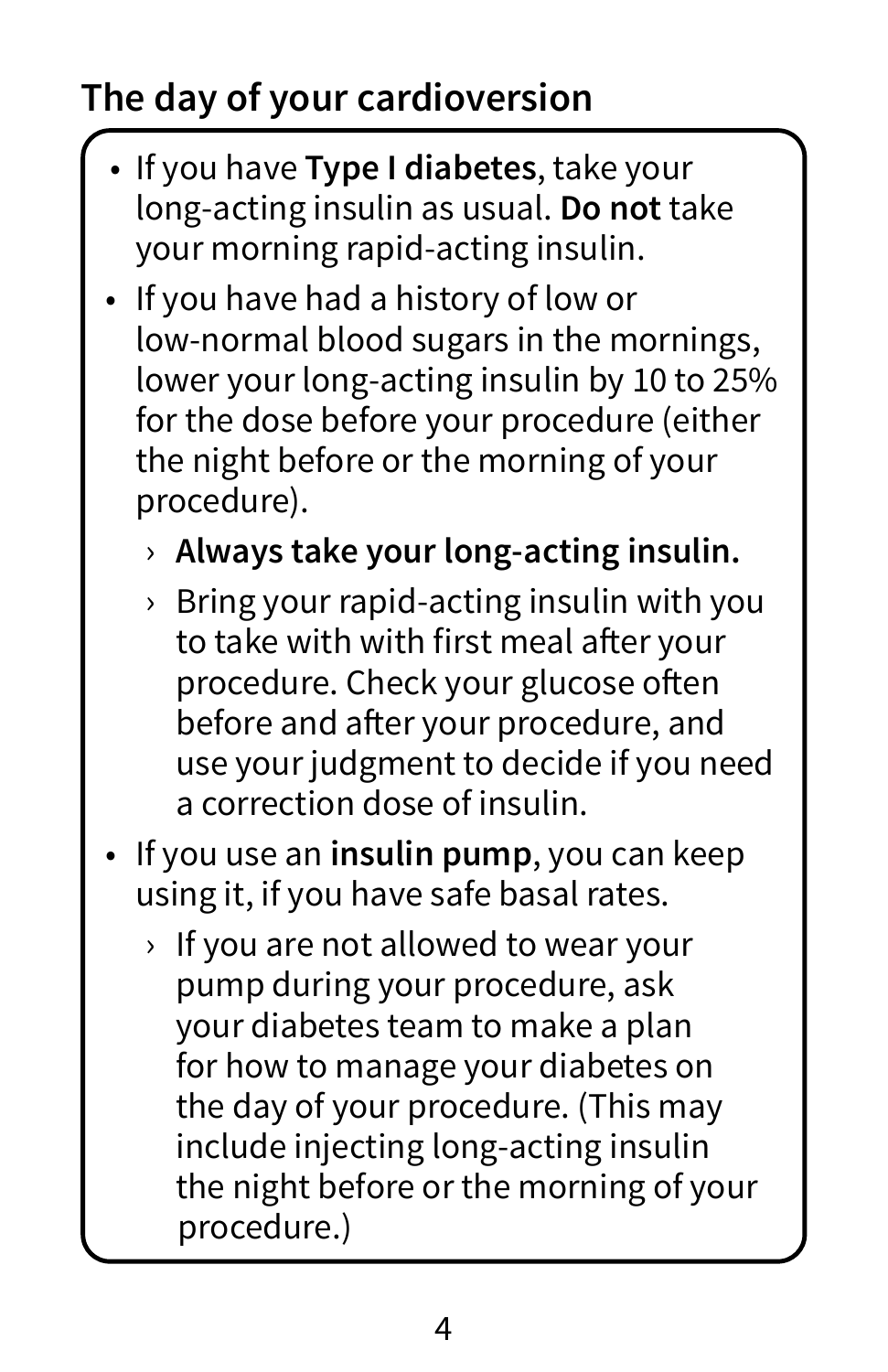- If you have **Type 2 diabetes, DO NOT take your oral (by mouth) diabetes medication or non-insulin injectable medication(s) in the morning.** Bring them with you to take with your first meal after your procedure.
	- $\rightarrow$  If you take long-acting insulin, take it as usual. If you have had a history of low or low-normal blood sugars in the mornings, lower your long-acting insulin by 10 to 25% for the dose before your procedure (either the night before or the morning of your procedure).
	- $\rightarrow$  If you take rapid-acting insulin, do not take your morning dose. Bring it with you to take with your first meal after your procedure.
	- › If you are on insulin, check your glucose often before and after your procedure.

#### • **Do not eat or drink anything on the morning of your procedure.**

› Take your heart and stomach medication(s), including blood thinners, with only a sip of water, unless you have been given different instructions by your health care team.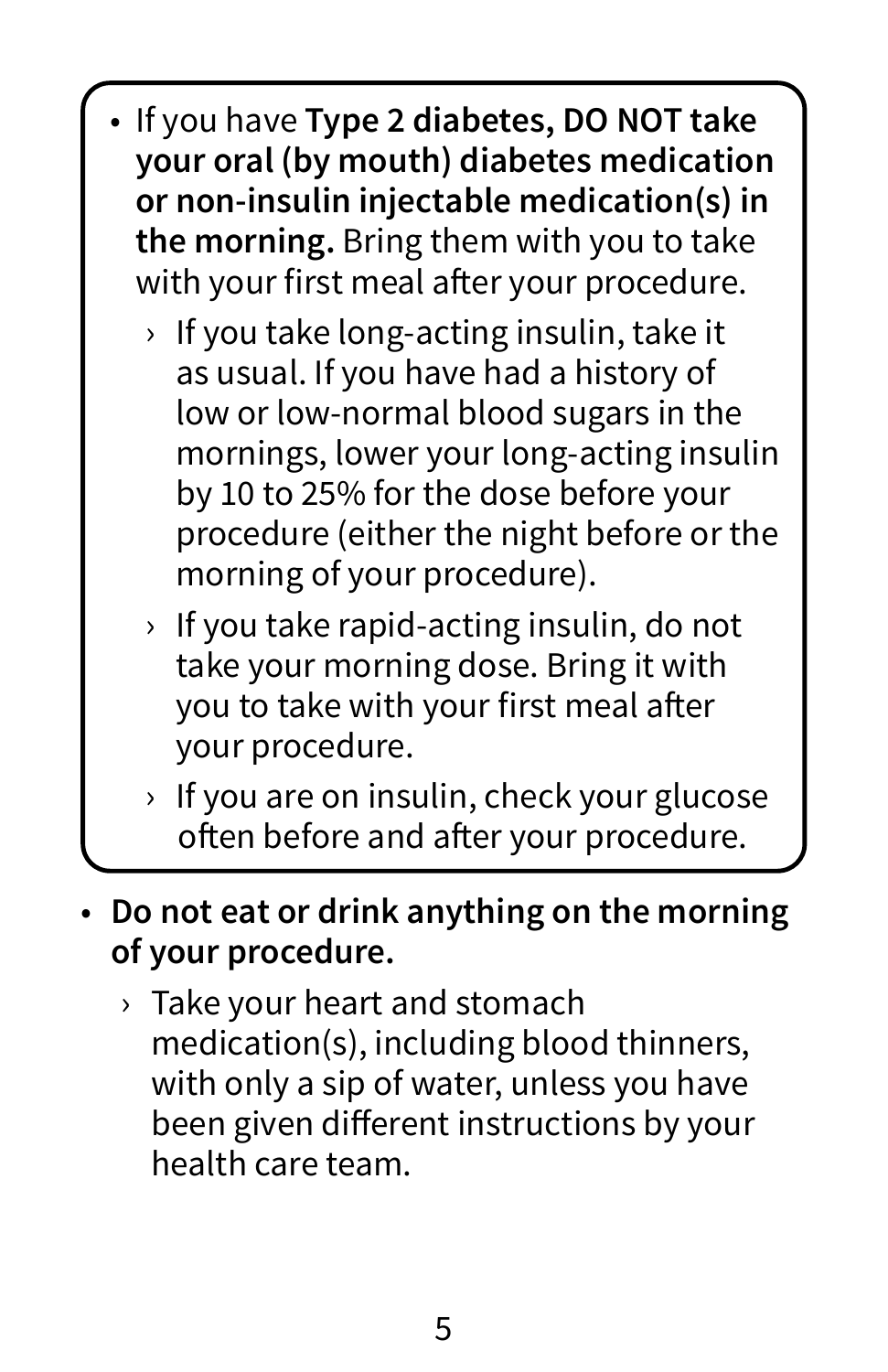#### **Bring to the hospital:**

- Your medication(s) in their original, labelled container.
- Your provincial health card.
- You may wear your dentures to the hospital. Please tell your nurse if you have dentures, permanent bridges, caps, crowns, or loose teeth.
- If you wear glasses, bring a case to keep them in.
- If you wear contact lenses, it is best to wear glasses on the day of your procedure. If this is not possible, tell your nurse that you are wearing contact lenses. **These must be taken out before your procedure.**
- If you wear a hearing aid(s), bring it and a case with you. Depending on your hearing loss, you may be able to wear your hearing aid(s) during your procedure.
- Do not bring any valuables (jewelry, credit cards, cheque book) to the hospital. The hospital is not responsible for the loss of any item.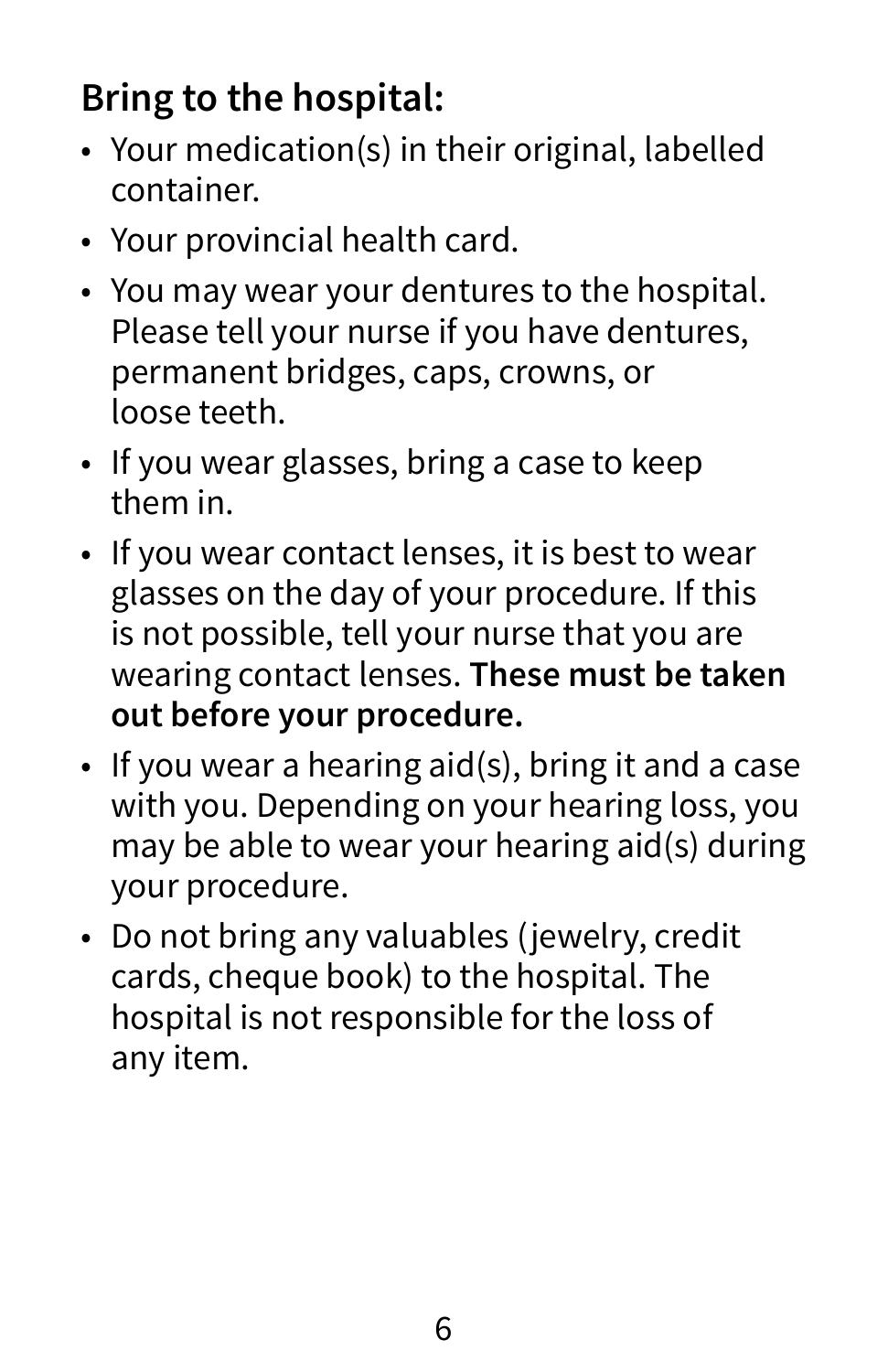#### **What will happen when I get to the hospital?**

- Please give yourself enough time to find parking.
- Register using a self check-in kiosk on the 4th floor, Robie Street entrance, Halifax Infirmary building.
- Then go to 6.4 Coronary Care Unit (CCU), on the 6th floor. You must check in with the unit clerk in CCU when you get there.
- You may need to wait 30 to 45 minutes after you are checked in. The cardioversion will be done in an inpatient room in the CCU. When you check in with the unit clerk in the CCU, they will tell you when the room will be ready.
- You will be asked to change into a hospital gown.
- You can keep your belongings with you in the inpatient room.
- A nurse will check your blood pressure, pulse, and temperature, and go over your medication(s) with you.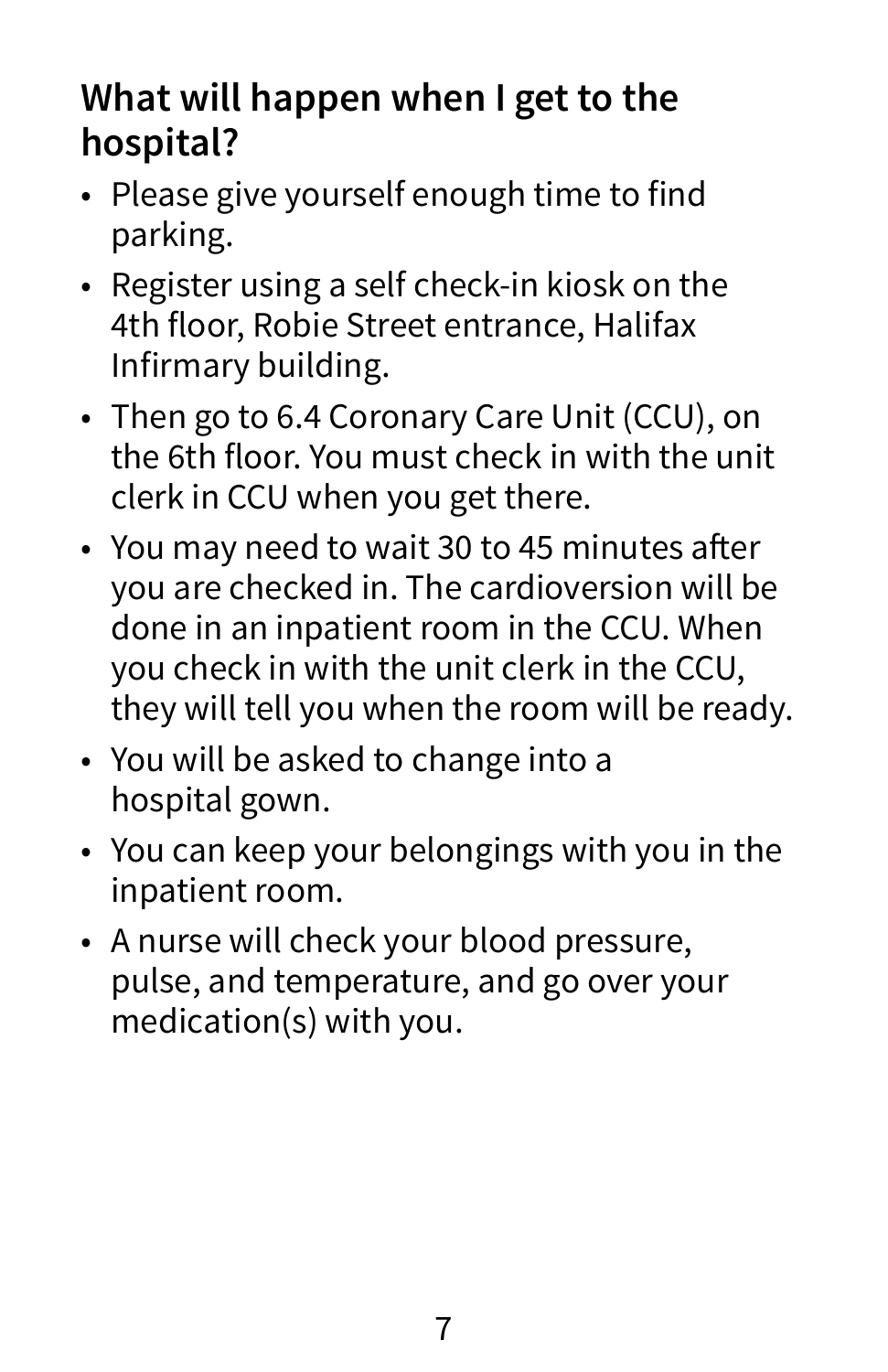#### **What happens during a cardioversion?**

- A nurse will get you ready for the procedure. They will:
	- › Place you on a heart monitor
	- › Do an electrocardiogram (ECG) to check your heart's electrical activity
	- › Place a blood pressure cuff on your arm
	- › Monitor your oxygen level through a small clip placed on one finger (pulse oximeter)
- The nurse will insert (put in) an intravenous (IV).
- Two (2) large sticky pads will be placed on your chest.
- A cardiologist will talk with you about what will happen during the procedure and go over the risks. You will be asked to sign a consent form agreeing to the procedure.
- There will be a nurse and 2 doctors (a cardiologist and an anesthetist) in the room during the procedure.
- The anesthetist (doctor who gives you sedation medication) will ask a few questions about your health.
- You will get sedation medication through your IV before the procedure.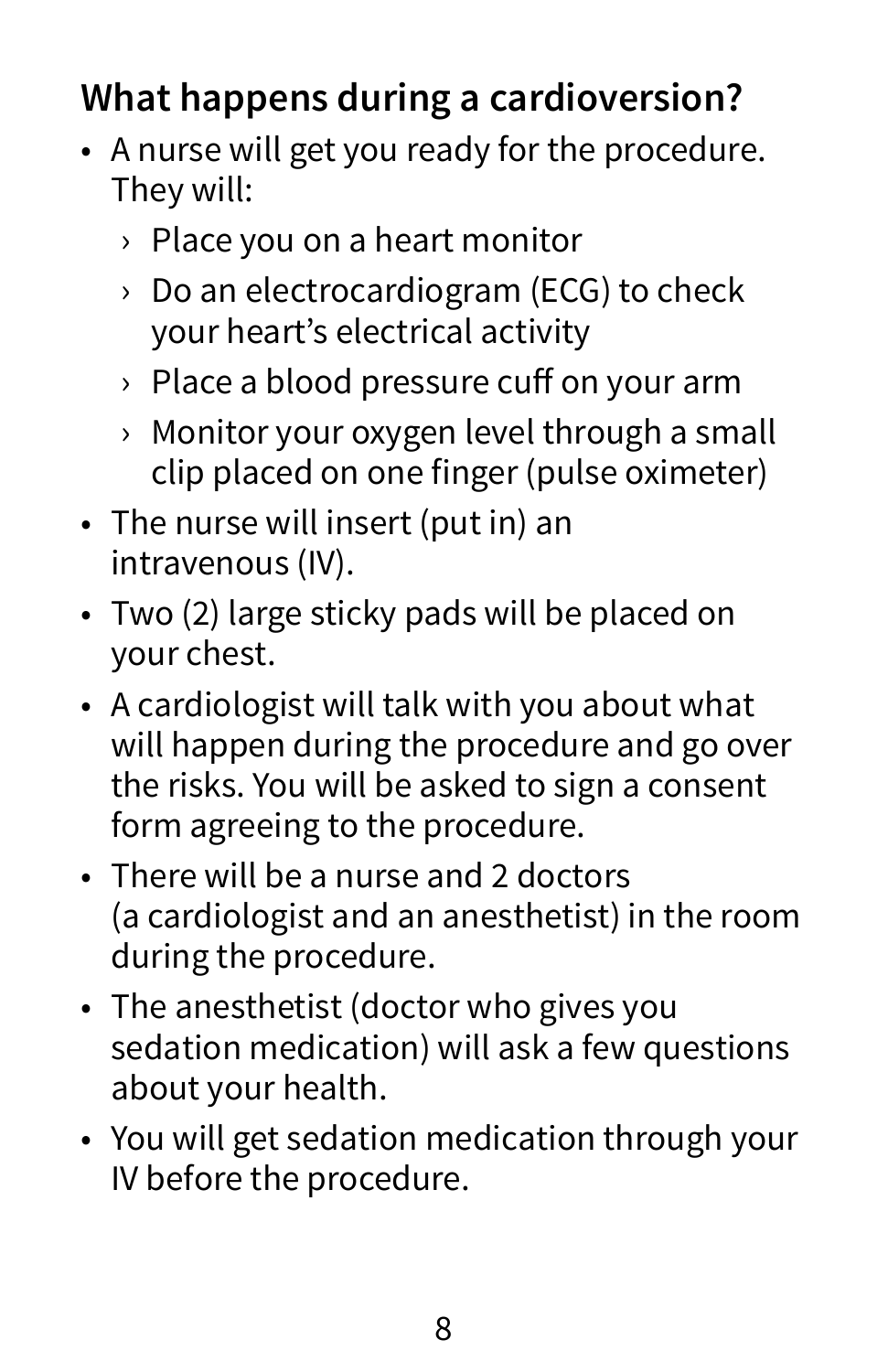• When you are comfortable, relaxed, and sleepy, an electrical shock will be given to regulate your heartbeat.

#### **Recovering from your cardioversion**

- You will stay in the same room until you are fully awake.
- A nurse will check your heart and other vital signs (breathing, blood pressure, pulse) regularly.
- You will have an electrocardiogram (ECG). This test checks your heart's electrical activity.
- A nurse will check your chest area where the pads were placed, as the skin may be red and sore.
- Your IV will be taken out.
- You will get ready to go home and get instructions for when you leave the hospital. Your health care team will answer any questions you have.
- You will be asked to rest quietly until the next morning.
- You will need someone to stay with you for 24 hours.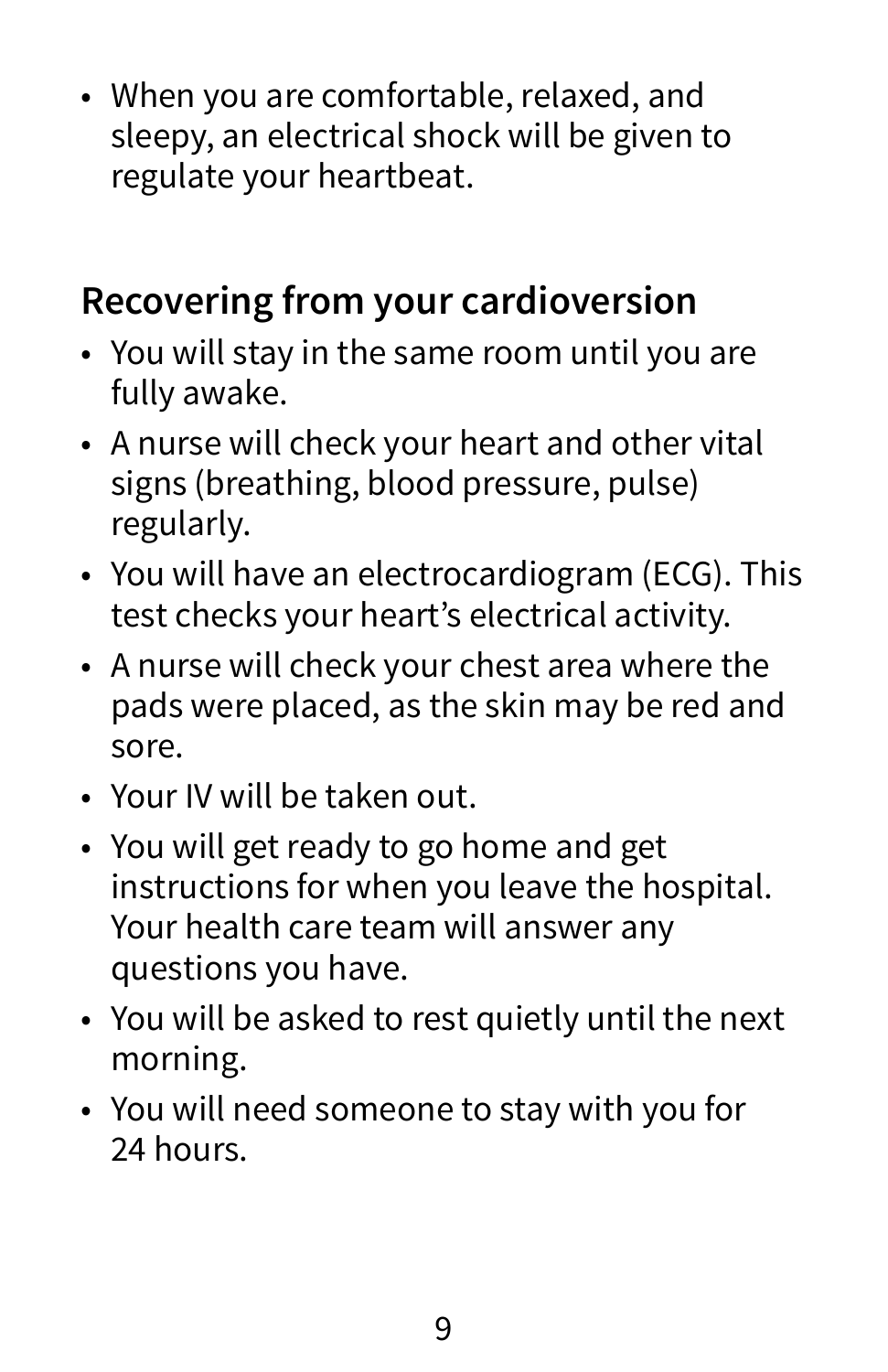#### **For 24 hours after your procedure:**

- **Do not** drive a car or bicycle, or take a bus or taxi alone.
- **Do not** climb up on anything (be careful going up and down stairs).
- **Do not** cook.
- **Do not** operate machinery.
- **Do not** drink alcohol.
- **Do not** sign any legal or financial documents or important papers.
- You may eat and drink when you feel able. Start with clear juice, tea, clear soup, crackers, or toast.
- Before you leave the hospital, your doctor may talk with you about:
	- $\rightarrow$  Any changes in your medication(s)
	- › Any special skin care needed where the pads were placed
	- › Any special instructions for after your procedure
	- › Your follow-up appointment